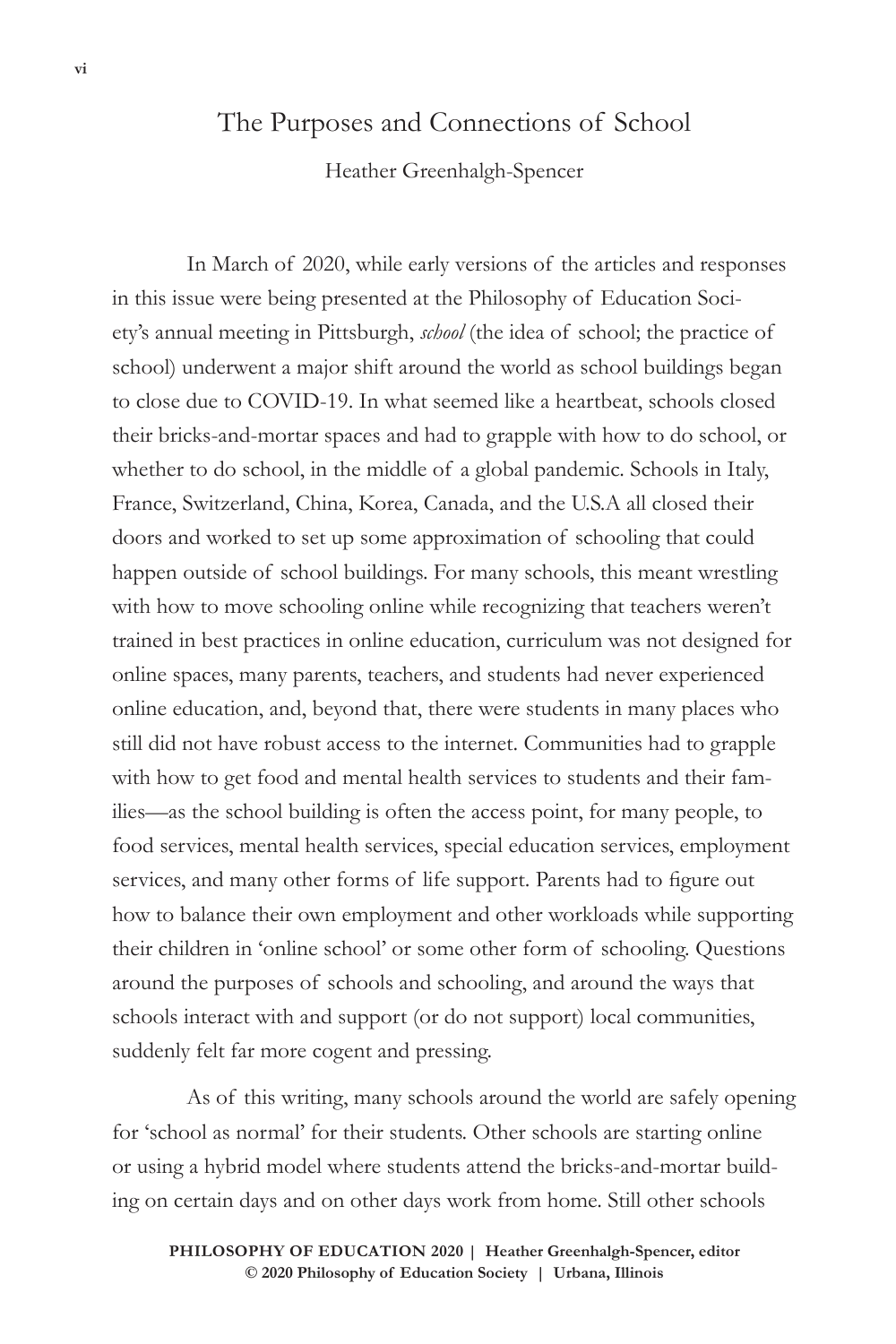are starting the year in a 'school as normal' mode even while public health experts caution that this practice will lead to super-spreading clusters of the disease. We are still grappling with the various purposes of schooling: Is school primarily a place to send kids while the parents work? Is school primarily a place where we teach vocational skills and develop human capital? Is school a place where we learn critical thinking and social interaction? Should schools be focused on mental health and social-emotional learning at least as much as content knowledge? Is it the school's job to help children process the death of loved ones to due to the disease? Is school a chance to try out democracy and civic action? Is school meant to provide pathways into a higher social class, or is it meant to inculcate class values and norms in a way that prepares the oppressed to stay oppressed and the elite to stay elite? Should schools intentionally be used to try to close gaps in equity and equality? Should schools work to do more than educate students; should they, in fact, act as community hubs? The answers to these questions have implications for how we reimagine schooling in these difficult times, as well as where we put our resources. While this moment of crisis has led to a new understanding of these tensions, the tensions are not new.

The articles and responses in this issue grapple with the many purposes of schooling and the connections between the school and various communities. Lauren Bialystok's excellent article shines a spotlight on the tensions of practicing social justice in educational spaces and the ways that our own sense of authority and agency come into play. Jo Hinsdale responds to Bialystok's piece with an analysis of how education cultivates, or not, that sense of agency and authority. Jane Gatley allows us to think through the purposes of a liberal education and asks: Can a liberal education be viewed through a Utilitarian lens? Canute Thompson responds to her work by pinpointing the usefulness of a liberal education and actively pushing against the detractors of a liberal education that are concerned with its monochromatic lens. David Backer puts Althusser and Ranciere into debate in order to think through the purposes of schooling and the connections of school to the state. Jessica Davis extends Backer's argument by pinpointing moments